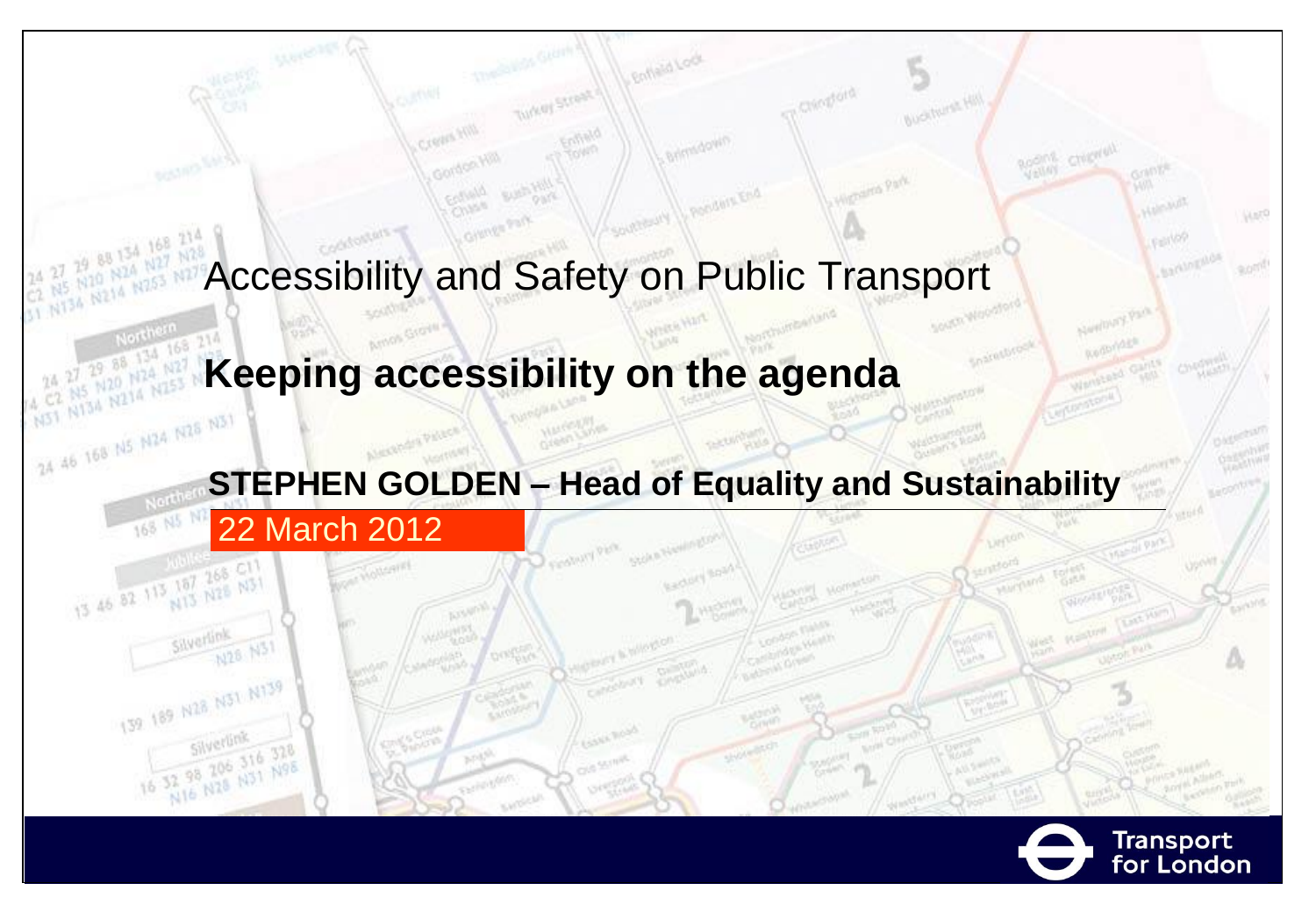#### **Contents**

- London's accessibility what has been achieved so far
- What do disabled Londoners still want
- London's Accessibility Challenge
- TfL's approach during a time of limited funding
- Next Steps for London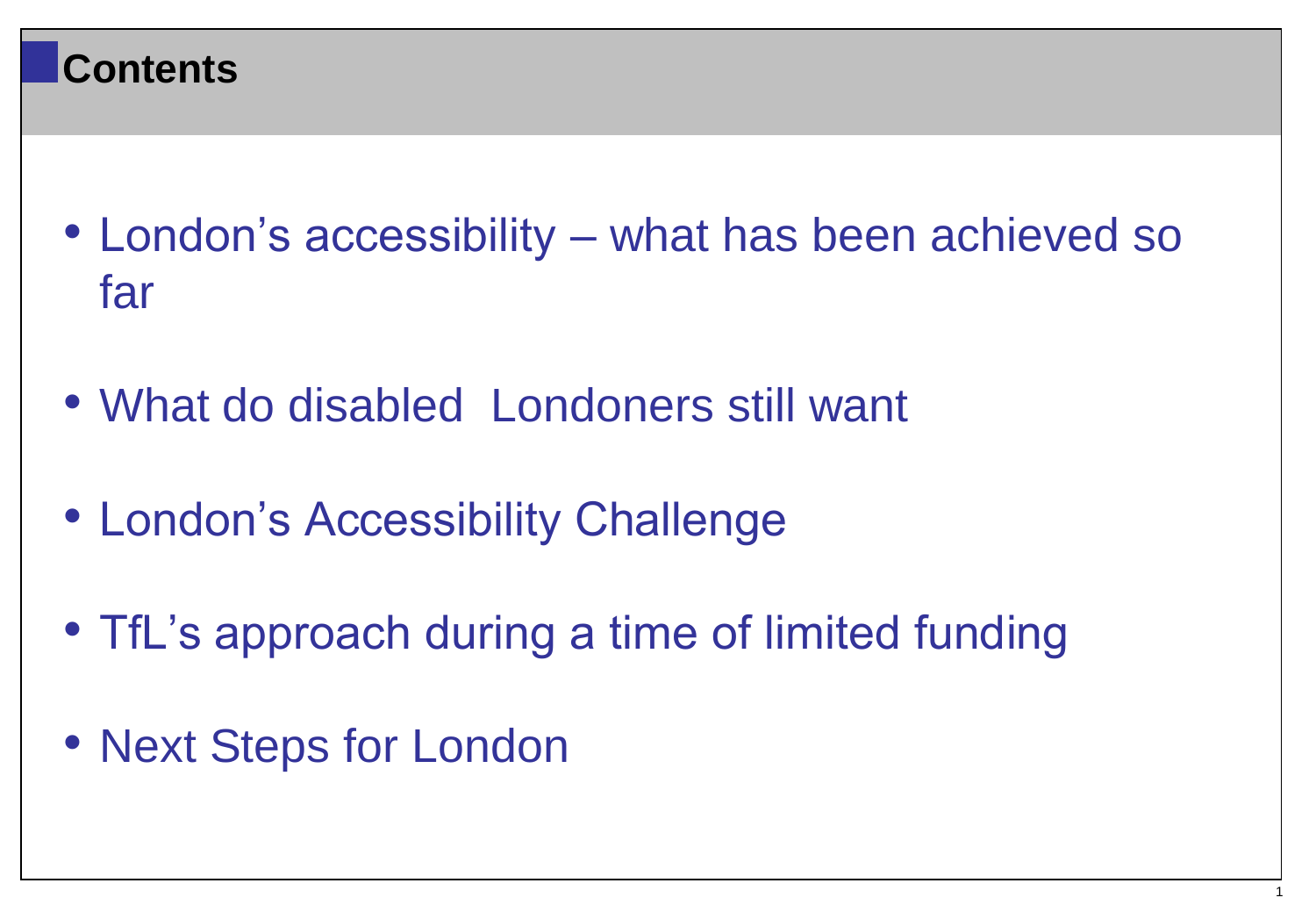## **What has been achieved so far?**

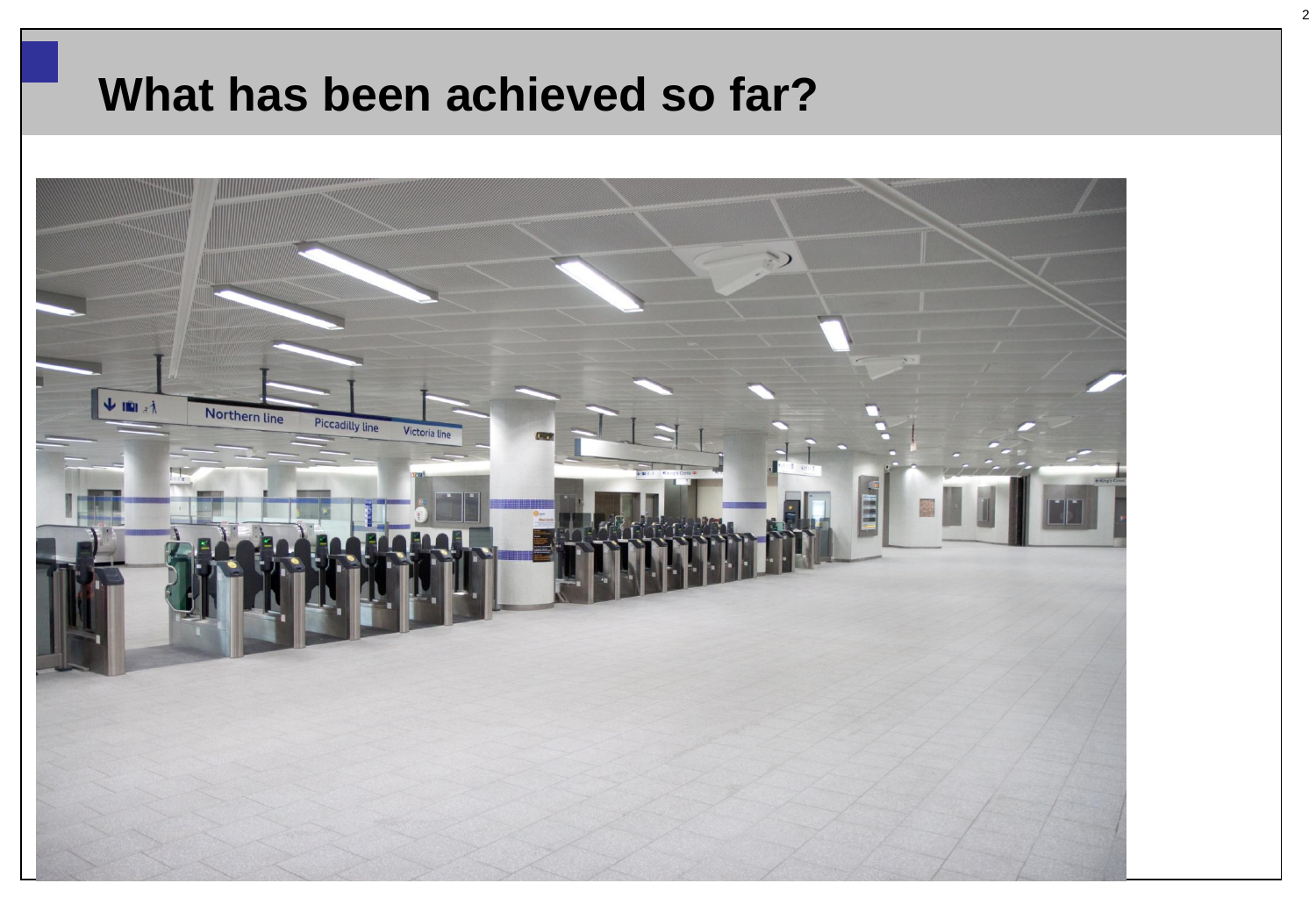#### **London's Accessibility – what has been achieved so far?**

- There will be 65 step free stations across the London Underground network and platform-train humps are being introduced on
- All of London's bus fleet is low floor wheelchair accessible, with audio visual information (i-bus) on all vehicles
- Crossrail will mean 30 step free stations including all the Crossrail stations in central London (it is estimated that 93 per cent of journeys will begin and end at a step free station
- 38 London Overground stations will be step free by the end of 2011 and a further 10 by 2015
- **All of London's river service piers are now step free**
- All London's Black Cabs are able to take wheelchair customers
- Door to Door service provision has enjoyed significant growth and funding from the Mayor and this funding is secure
- **Journey planner improvements and other technologies such as text** messaging and real time information at bus stops are being introduced now
- Staff, including bus drivers and station staff receive regular accessibility training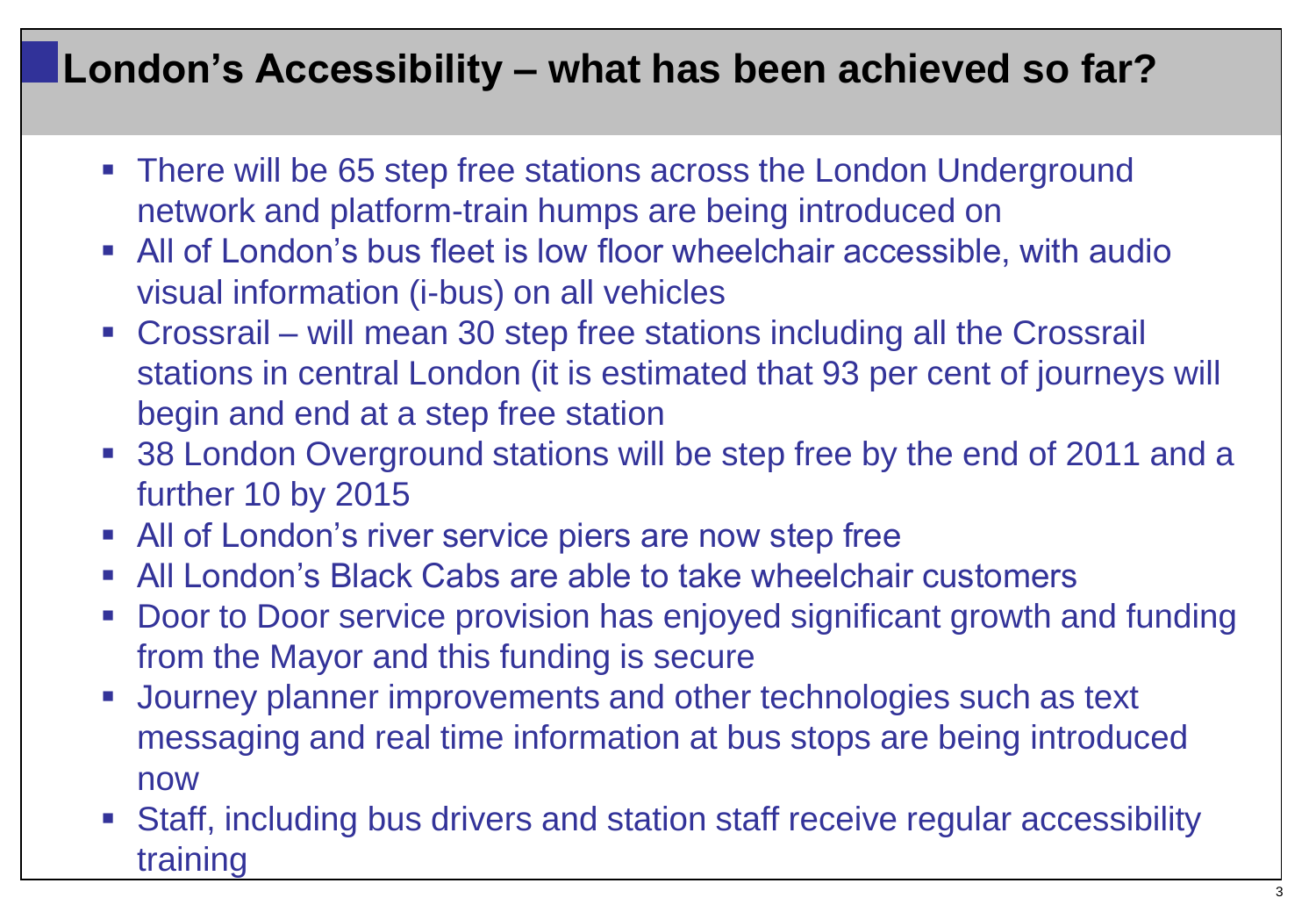# **Committed Projects / Milestones (1/2)**



Jubilee Line Upgrade complete, delivering 33% capacity increase (2011)



Introduction of contactless bank technology for fare payment (2011)



Victoria Line Upgrade complete delivering a 21% capacity increase (2013)



Paddington Station (H&C Line) congestion relief scheme complete (2014)



Investment in existing assets delivers 18% improvement in reliability ppj (2015)



Prototype for a low energy, higher capacity train for Bakerloo and Piccadilly Lines (2015)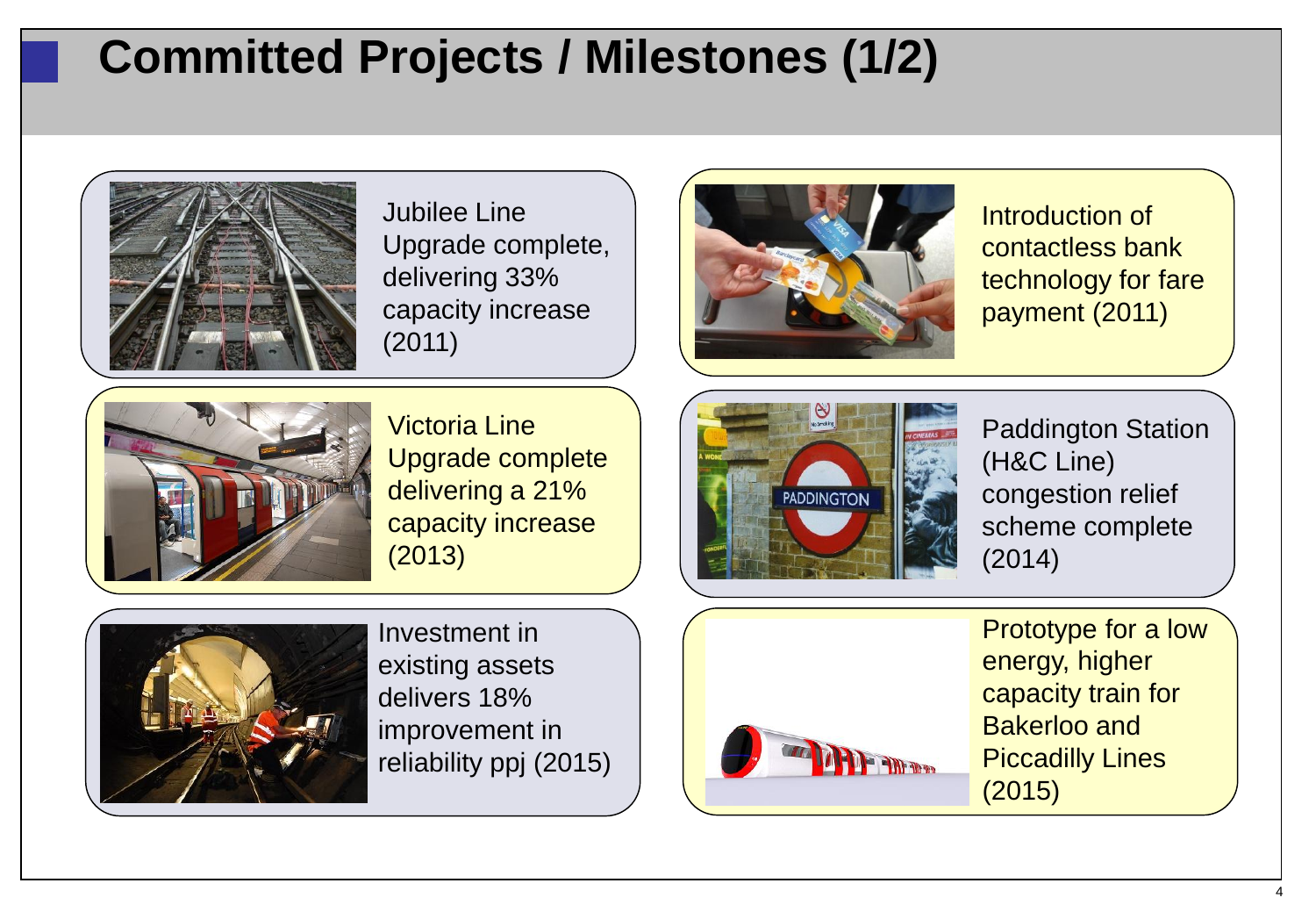# **Committed Projects / Milestones (2/2)**



SCOOT (automated intelligent traffic control system) in place in 50% of signals (2015)



Roll out of air conditioned Sub-Surface rolling stock complete (2016)



Tottenham Court Road station Congestion Relief complete (2016)



Station congestion relief schemes at **Bond St** (2017) and **Victoria** (2018) complete



25% of track on Bakerloo, Central, Victoria and Sub-Surface lines replaced (2018)



Works to relieve station congestion on Northern Line at Bank complete (2021)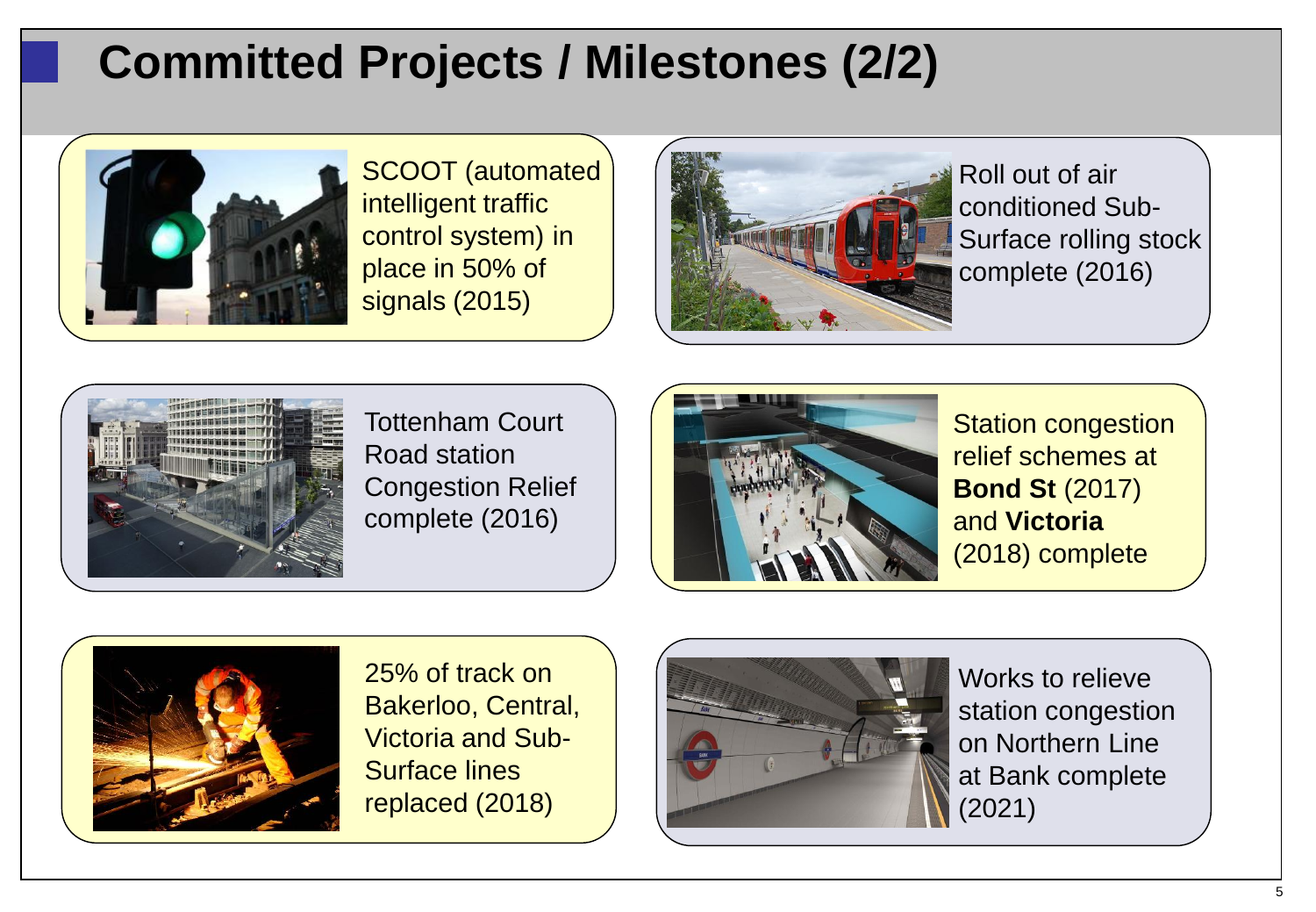#### **What do disabled and Older Londoners still need?**

- Disabled people want to be able to make independent journeys and to make those journeys safely
	- Transport choice and confidence in the journey are key to realising this need
	- For younger disabled people, travelling independently is their key aspiration
- Disabled and older people want the journey experience to be one which is safe – where they are kept informed of any issues or problems and where they feel free from harassment
- Transport staff who are able to offer an inclusive service are friendly, knowledgeable and effective are key to improving journey choice and experience
- Journeys that are "step-free" should be as quick and reliable as those made on the tube or rail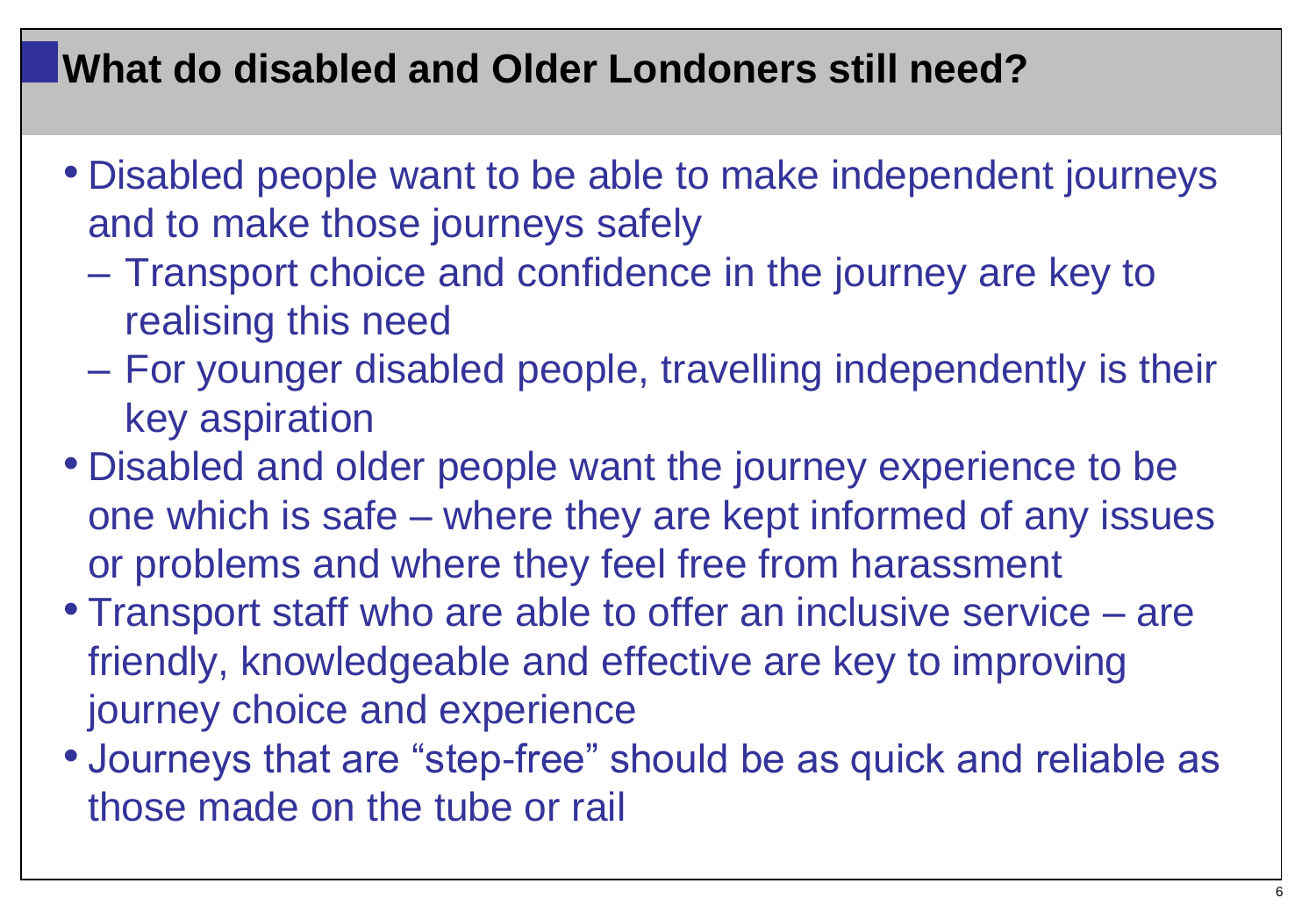#### **The Accessibility Challenge – the disabled population in London**

- 6% of all Londoners have a mobility impairment
- **14% of disabled Londoners have a hearing or visual** impairment and 14% of disabled Londoners are wheelchair users
- **18% of disabled Londoners have multiple impairments**
- 4% of disabled Londoners have a learning difficulty
- 48% of disabled Londoners are over 65 years of age
- Only 20% of disabled Londoners are in work or training
- 23 % of those seeking employment have had to turn down a job offer or interview because of inaccessible transport
- 50% say that they do not see friends or family as often as they would like to because of inaccessible transport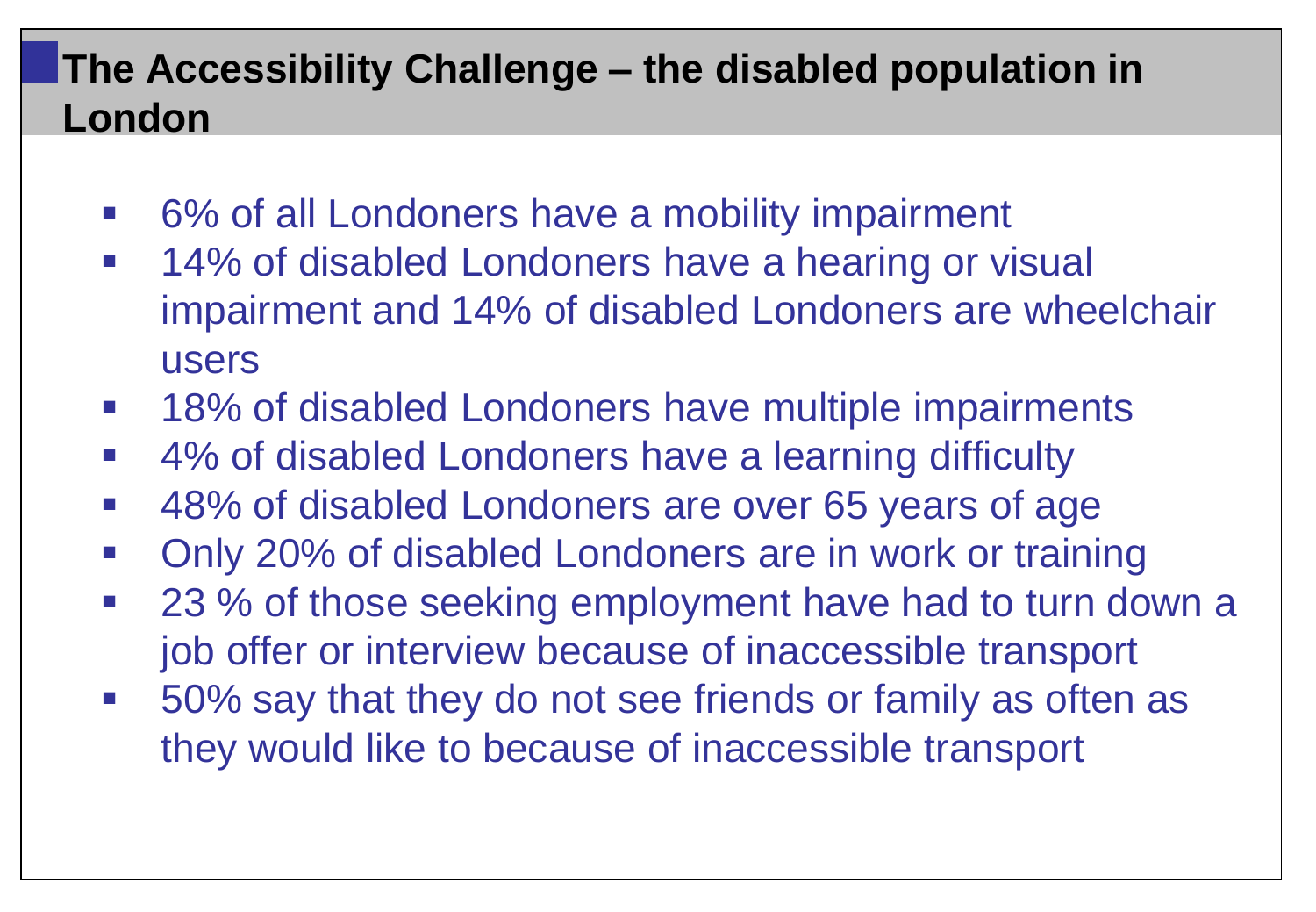## **Accessibility Challenge – TfL's approach during a time of limited funding**

- Engagement with disabled people central to our service design and delivery
	- Involving customers in setting the priorities for accessibility through TfL's Independent Disability Advisory Group and a Citizens' Jury
- Research and consultation shows that a **reduction in journey time and increasing the reliability** of the journey is most important
- Look at the whole journey and connectivity between modes
- •Improve knowledge and understanding of the system amongst disabled Londoners and make more information available to disabled visitors – such as "Youtube" videos of how to use the system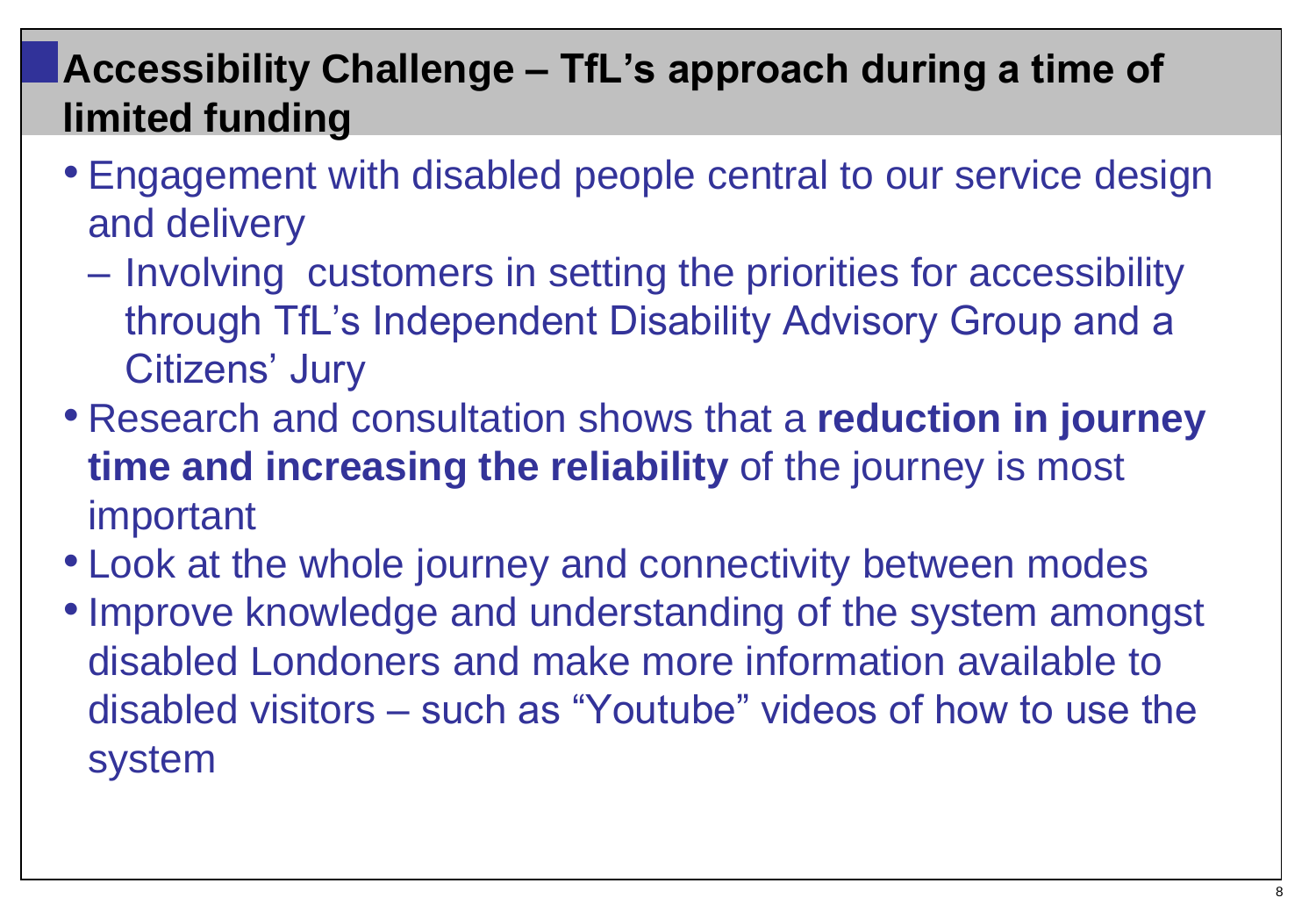## **Accessibility Challenge – TfL's approach during a time of limited funding (2)**

- TfL aims to develop a "corridor" approach to step free journeys that will provide choice (either by rail or bus) that will give options for faster step-free journeys
- •Improving pre and on journey information provision so that people can plan and or adjust their journey as necessary
- Ensure that attitudinal barriers to travel are addressed staff and customers
- Ensure that opportunities are taken to get other projects to contribute to improvements in accessibility –such as retail and property developments
- Make a wider business case for accessibility in terms of ease of use, customer satisfaction, improving personal security, more journey choice for everyone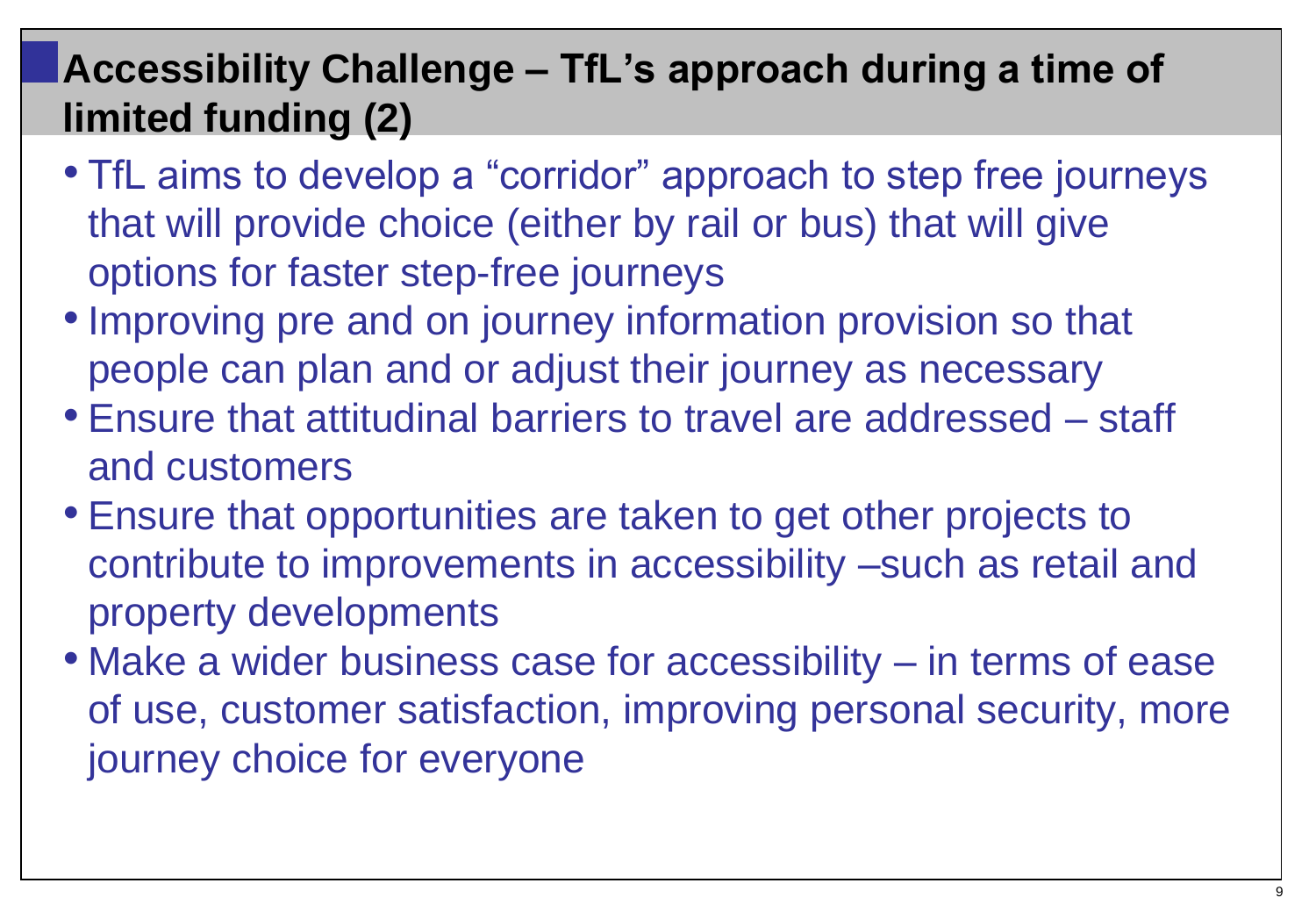# **Next Steps for TfL**

- Accessibility Implementation Plan published in March 2012 [www.tfl.gov.uk/assets/downloads/corporate/taking-forward-the-mts](http://www.tfl.gov.uk/assets/downloads/corporate/taking-forward-the-mts-accessibility-implementation-plan-march-2012-final.pdf)[accessibility-implementation-plan-march-2012-final.pdf](http://www.tfl.gov.uk/assets/downloads/corporate/taking-forward-the-mts-accessibility-implementation-plan-march-2012-final.pdf)
- Use the 2012 Olympic and Paralympic Games as an opportunity to tackle attitudinal barriers faced by disabled people
- Real time information provision –at some bus stops, and available through text message and other media to be introduced in the next year
- Continue to make accessibility improvements to station environments as part of wider upgrade works
- Increase reliability and increase capacity of the tube network through continued investment in signalling and track upgrades
- Protect the size of the bus network ensuring comprehensive services are available
- Continue to promote independent travel options and improve the street environment
- Review outcomes regularly and be flexible in our approach to meet disabled people's needs (total quality management)